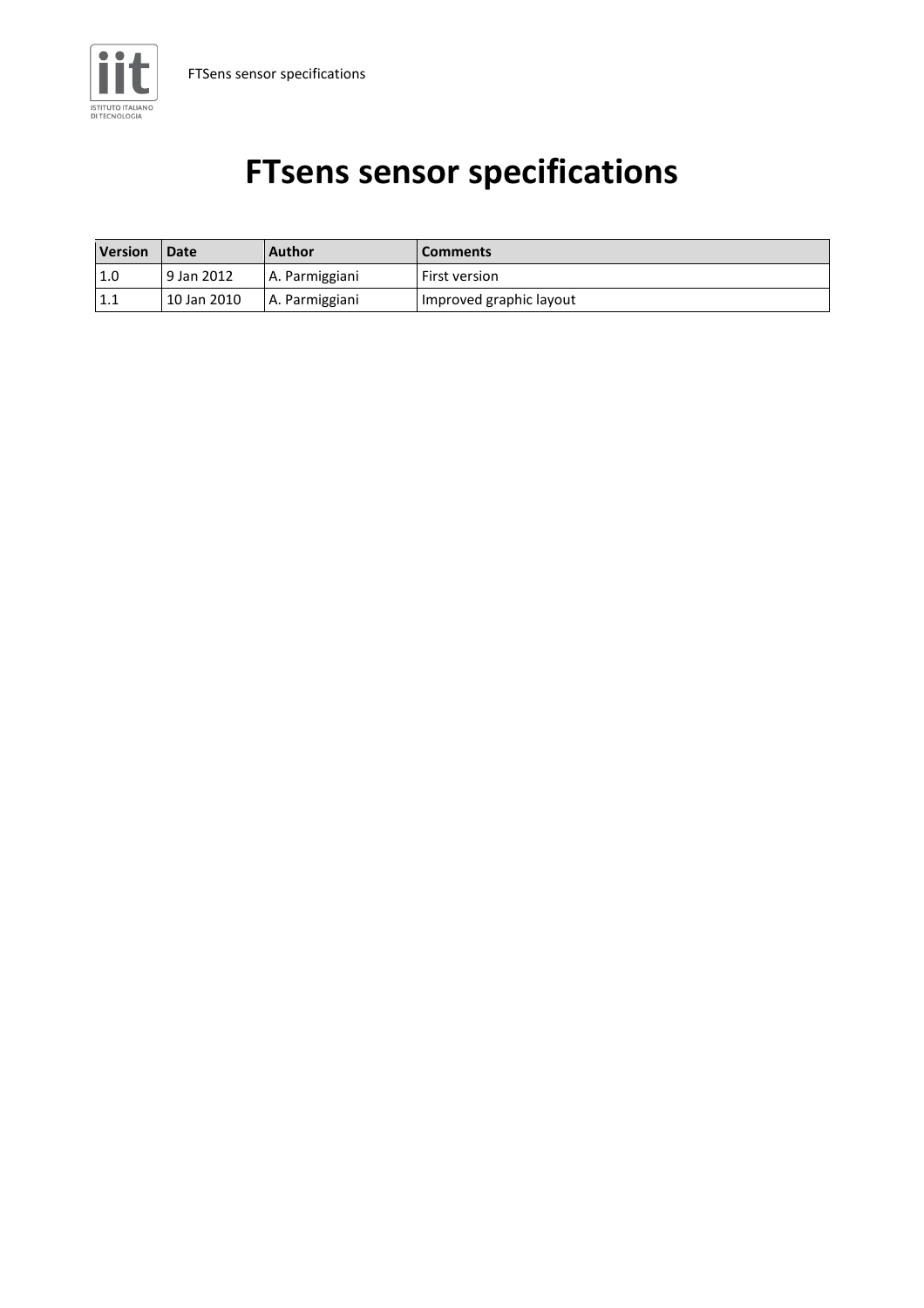

# **FTSens**

6 axis torque and force sensor with CAN Bus communication





The FTSens is capable of measuring 3 forces and 3 torques (in a Cartesian reference system) and to transmit these data in digital form on a CAN Bus line. The sensor is based on semiconductor strain-gauge technology; the mechanical assembly contains all the signal conditioning electronics and a microcontroller that takes care of the communication. Typical areas of application are:

- o Robotic manipulator control
- o Tele-robotics
- o Bio-mechanics

#### 1.1 Dimensions and physical parameters

The sensor is fabricated with high strength stainless steel and aluminium alloys.

| Weight          | 0.122 | [kg] |
|-----------------|-------|------|
| <b>Diameter</b> | 45    | [mm] |
| <b>Height</b>   | 18.3  | [mm] |



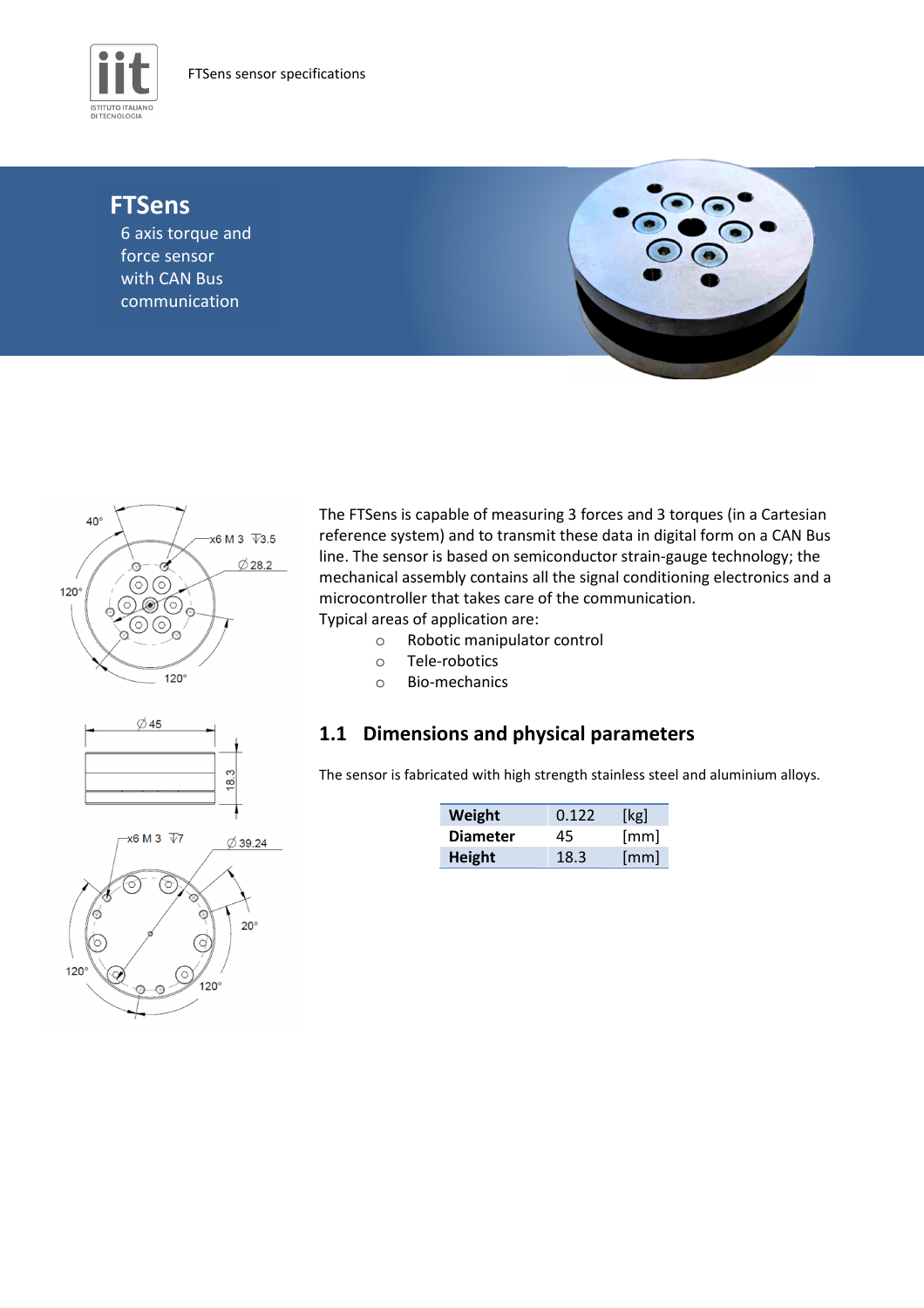

| 5V±10%, current consumption max 100mA, provided from CAN Bus connector<br>Power supply |                                                                       |
|----------------------------------------------------------------------------------------|-----------------------------------------------------------------------|
| Communication                                                                          | CAN Bus 2.0B, 1Mbps                                                   |
| Six, 3 torques (Tx, Ty, Tz) and 3 forces (Fx, Fy, Fz)<br><b>Channels</b>               |                                                                       |
| 16 bit, 6 channels, up to 1K messages/sec<br>Output data                               |                                                                       |
| Microcontroller<br>dsPIC30F4013 16bit, 30MIPS, 48K Flash, 2K RAM, CAN, SPI             |                                                                       |
| CAN communication, memory, ADC and PGA<br><b>Alarms</b>                                |                                                                       |
| 6 independent 5th order IIR<br><b>Digital filter</b>                                   |                                                                       |
| A/D Converter                                                                          | 16 bit, 250ksps                                                       |
| <b>Gain settings</b>                                                                   | Fixed analog gain                                                     |
| <b>Offset correction</b>                                                               | digital offset correction                                             |
| <b>Utilities</b>                                                                       | In field reprogramming, device configuration, graphical data analysis |
| <b>Operating conditions</b>                                                            | 0 to 50°C, humidity <85% without condensation                         |

# 1.2 Embedded electronics specifications

#### 1.3 Sensor range and resolution

The following table lists typical values of the ranges of measurement and resolution in the six axes. Please note that these values might vary slightly while being optimized in the calibration procedure.

| Range of measurement, Fx, Fy | ±1500 | [N]  |
|------------------------------|-------|------|
| Range of measurement, Fz     | ±2000 | [N]  |
| Range of measurement, Tx, Ty | ±35   | [Nm] |
| Range of measurement, Tz     | ±25   | [Nm] |
| <b>Resolution, Fx, Fy</b>    | 0.25  | [N]  |
| <b>Resolution, Fz</b>        | 0.25  | [N]  |
| <b>Resolution, Tx, Ty</b>    | 0.005 | [Nm] |
| <b>Resolution, Tz</b>        | 0.004 | [Nm] |

# 1.4 Single axis overloads

| Overload, Fx, Fy | ±2700 | [N]  |
|------------------|-------|------|
| Overload, Fz     | +4700 | [N]  |
| Overload, Tx, Ty | $+55$ | [Nm] |
| Overload, Tz     | $+55$ | [Nm] |
|                  |       |      |

#### 1.5 Sensor stiffness

| Stiffness, x axis, y axis          | $6.410^{7}$         | [N/m]    |
|------------------------------------|---------------------|----------|
| <b>Stiffness z axis</b>            | 7.2510 <sup>7</sup> | [N/m]    |
| Torsional stiffness x axis, y axis | $8.410^{3}$         | [Nm/rad] |
| <b>Torsional stiffness z axis</b>  | 25.010 <sup>3</sup> | [Nm/rad] |